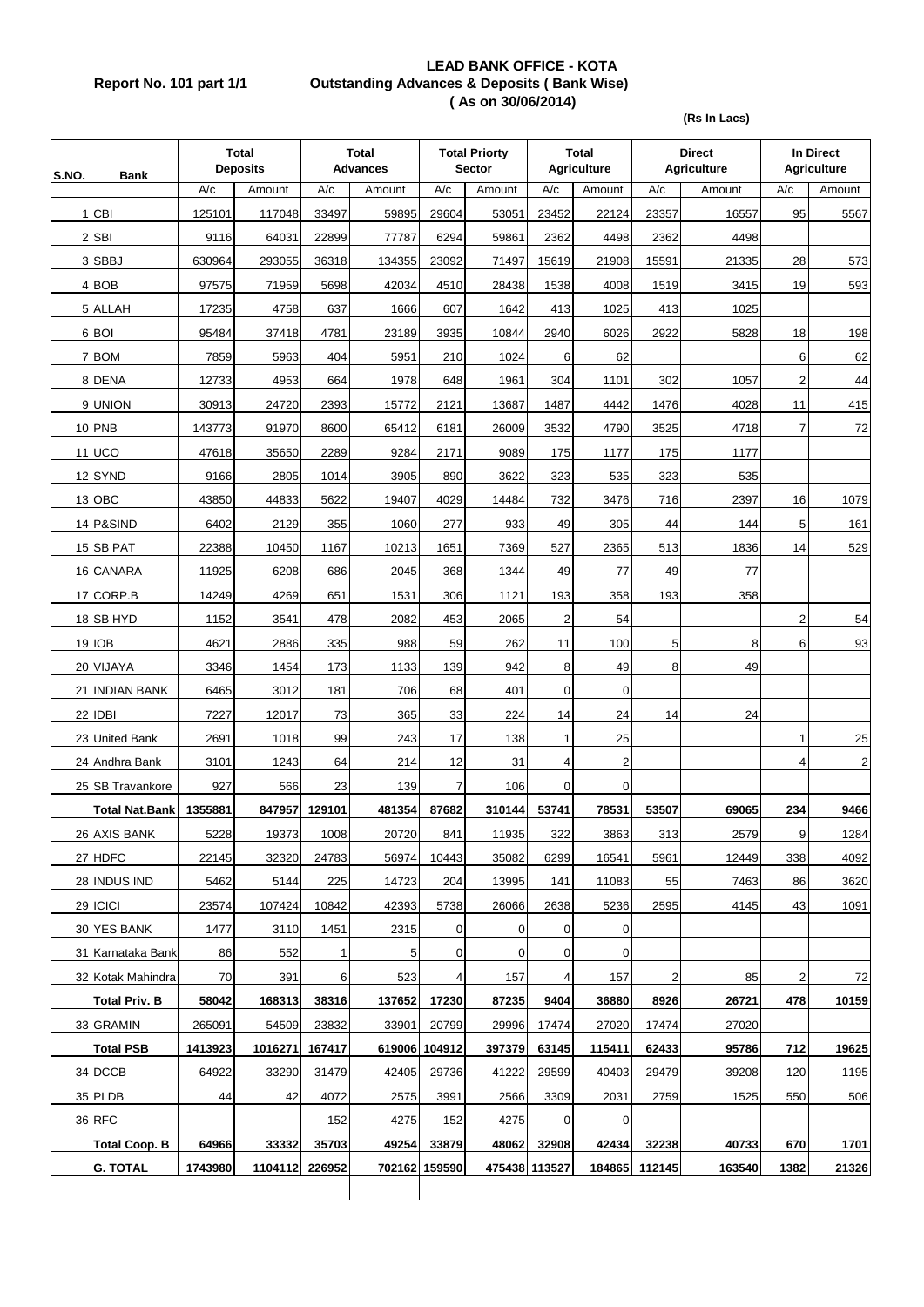## **Report No. 101 part 1/2 Outstanding Advances & Deposits ( Bank Wise)**

 **( As on 30/06/2014) ( Rs in lacs)**

| S.NO | <b>Bank</b>            | <b>Total advances for</b><br><b>SME</b> |        | <b>Other Priorty Sector</b> |           |                |              |                |                | <b>Total OPS</b> |        | <b>Total NPS</b> |        |
|------|------------------------|-----------------------------------------|--------|-----------------------------|-----------|----------------|--------------|----------------|----------------|------------------|--------|------------------|--------|
|      |                        | A/c                                     | Amount |                             | Edu. Loan |                | Housing Loan |                | Other Loan     | A/c              | Amount | A/c              | Amount |
|      |                        |                                         |        | $\mathsf{A}/\mathsf{c}$     | Amount    | A/c            | Amount       | A/c            | Amount         |                  |        |                  |        |
|      | 1 CBI                  | 3114                                    | 20624  | 103                         | 1819      | 2912           | 8381         | 23             | 103            | 3038             | 10303  | 3893             | 6844   |
|      | $2$ $SBI$              |                                         |        | 189                         | 6757      | 3638           | 41577        | 105            | 7029           | 3932             | 55363  | 16605            | 17926  |
|      | 3 SBBJ                 | 4045                                    | 34848  | 1209                        | 2590      | 2190           | 12149        | 29             | $\overline{2}$ | 3428             | 14741  | 13226            | 62858  |
|      | 4 BOB                  | 1711                                    | 17876  | 244                         | 593       | 959            | 5814         | 58             | 147            | 1261             | 6554   | 1188             | 13596  |
|      | 5 ALLAH                | 54                                      | 270    | 31                          | 122       | 62             | 133          | 47             | 92             | 140              | 347    | 30               | 24     |
|      | 6 BOI                  | 160                                     | 1561   | 83                          | 200       | 370            | 2540         | 382            | 517            | 835              | 3257   | 846              | 12345  |
|      | 7 BOM                  | 28                                      | 132    | 45                          | 104       | 125            | 617          | 6              | 108            | 176              | 830    | 194              | 4927   |
|      | 8 DENA                 | 106                                     | 431    | 4                           | 5         | 84             | 375          | 150            | 49             | 238              | 429    | 16               | 17     |
|      | 9 UNION                | 347                                     | 6531   | 48                          | 140       | 156            | 997          | 83             | 1576           | 287              | 2714   | 272              | 2085   |
|      | 10 PNB                 | 1364                                    | 16074  | 544                         | 1276      | 741            | 3869         |                |                | 1285             | 5145   | 2419             | 39403  |
|      | <b>11 UCO</b>          | 814                                     | 4222   | 103                         | 217       | 498            | 2645         | 581            | 828            | 1182             | 3690   | 118              | 195    |
|      | 12 SYND                | 113                                     | 1208   | 20                          | 73        | 175            | 866          | 259            | 940            | 454              | 1879   | 124              | 283    |
|      | 13 OBC                 | 806                                     | 6510   | 204                         | 475       | 2287           | 4022         |                |                | 2491             | 4497   | 1593             | 4923   |
|      | 14 P&SIND              | 169                                     | 406    | 14                          | 28        | 43             | 193          | 2              | $\mathbf{1}$   | 59               | 222    | 78               | 127    |
|      | 15 SB PAT              | 253                                     | 1309   | 53                          | 91        | 131            | 1160         | 687            | 2444           | 871              | 3695   | $-484$           | 2844   |
|      | 16 CANARA              | 87                                      | 313    |                             |           | 232            | 954          |                |                | 232              | 954    | 318              | 701    |
|      | 17 CORP.B              | 23                                      | 381    | 15                          | 23        | 69             | 315          | 6              | 44             | 90               | 382    | 345              | 410    |
|      | 18 SB HYD              | 236                                     | 1241   | 18                          | 38        | 88             | 420          | 109            | 312            | 215              | 770    | 25               | 17     |
|      | 19 IOB                 | 10                                      | 24     | 18                          | 29        | 20             | 109          |                |                | 38               | 138    | 276              | 726    |
|      | 20 VIJAYA              | 111                                     | 808    | 3                           | 3         | 17             | 82           |                |                | 20               | 85     | 34               | 190    |
|      | 21 INDIAN BANK         | $\overline{4}$                          | 56     | $\overline{4}$              | 13        | 56             | 330          | $\overline{4}$ | $\mathbf{1}$   | 64               | 345    | 113              | 306    |
|      | 22 IDBI                | 11                                      | 141    | $\overline{2}$              | 10        | $\overline{4}$ | 45           | $\overline{2}$ | $\overline{4}$ | 8                | 59     | 40               | 141    |
|      | 23 United Bank         |                                         |        |                             |           | 16             | 113          |                |                | 16               | 113    | 82               | 105    |
|      | 24 Andhra Bank         | 1                                       | 7      | 3                           | 7         |                |              | 4              | 15             | 7                | 22     | 52               | 183    |
|      | 25 SB Travankore       | 1                                       | 22     |                             |           | 6              | 84           |                |                | 6                | 84     | 16               | 33     |
|      | <b>Total Nat. Bank</b> | 13568                                   | 114995 | 2957                        | 14613     | 14879          | 87793        | 2537           | 14212          | 20373            | 116618 | 41419            | 171210 |
|      | 26 AXIS BANK           | 87                                      | 4363   | 1                           | 2         | 431            | 3707         |                |                | 432              | 3709   | 167              | 8785   |
|      | 27 HDFC                | 239                                     | 2792   | 9                           | 18        | 947            | 6917         | 2949           | 8815           | 3905             | 15750  | 14340            | 21891  |
|      | 28 INDUS IND           | 63                                      | 2912   |                             |           |                |              |                |                | $\overline{0}$   | 0      | 21               | 728    |
|      | 29 ICICI               | 2360                                    | 17300  | 23                          | 41        | 398            | 644          | 319            | 2845           | 740              | 3530   | 5104             | 16327  |
|      | 30 Yes Bank            |                                         |        |                             |           |                |              |                |                | $\mathbf 0$      | 0      | 1451             | 2315   |
|      | 31 Karnataka Bank      |                                         |        |                             |           |                |              |                |                | $\mathbf 0$      | 0      | 1                | 5      |
|      | 32 Kotak Mahindra      |                                         |        |                             |           |                |              |                |                | $\mathbf 0$      | 0      | 2                | 366    |
|      | <b>Total Priv.B</b>    | 2749                                    | 27367  | 33                          | 61        | 1776           | 11268        | 3268           | 11660          | 5077             | 22988  | 21086            | 50417  |
|      | 33 GRAMIN              | 160                                     | 260    | 92                          | 211       | 470            | 836          | 2603           | 1669           | 3165             | 2716   | 3033             | 3905   |
|      | <b>TOTAL PSB</b>       | 16317                                   | 142362 | 2990                        | 14674     | 16655          | 99060        | 5805           | 25872          | 25450            | 139606 | 62505            | 221627 |
|      | 34 DCCB                |                                         |        | $\overline{c}$              | 4         | 120            | 313          | 15             | 502            | 137              | 819    | 1743             | 1183   |
|      | 35 PLDB                | 499                                     | 344    |                             |           | 183            | 190          |                |                | 183              | 190    | 81               | 9      |
|      | 36 RFC                 | 152                                     | 4275   |                             |           |                |              |                |                | $\mathbf 0$      | 0      | 0                | 0      |
|      | <b>Total Coop.Ban</b>  | 651                                     | 4619   | $\mathbf 2$                 | 4         | 303            | 503          | 15             | 502            | 320              | 1009   | 1824             | 1192   |
|      | <b>G. TOTAL</b>        | 17128                                   | 147241 | 3084                        | 14889     | 17428          | 100399       | 8423           | 28043          | 28935            | 143332 | 67362            | 226724 |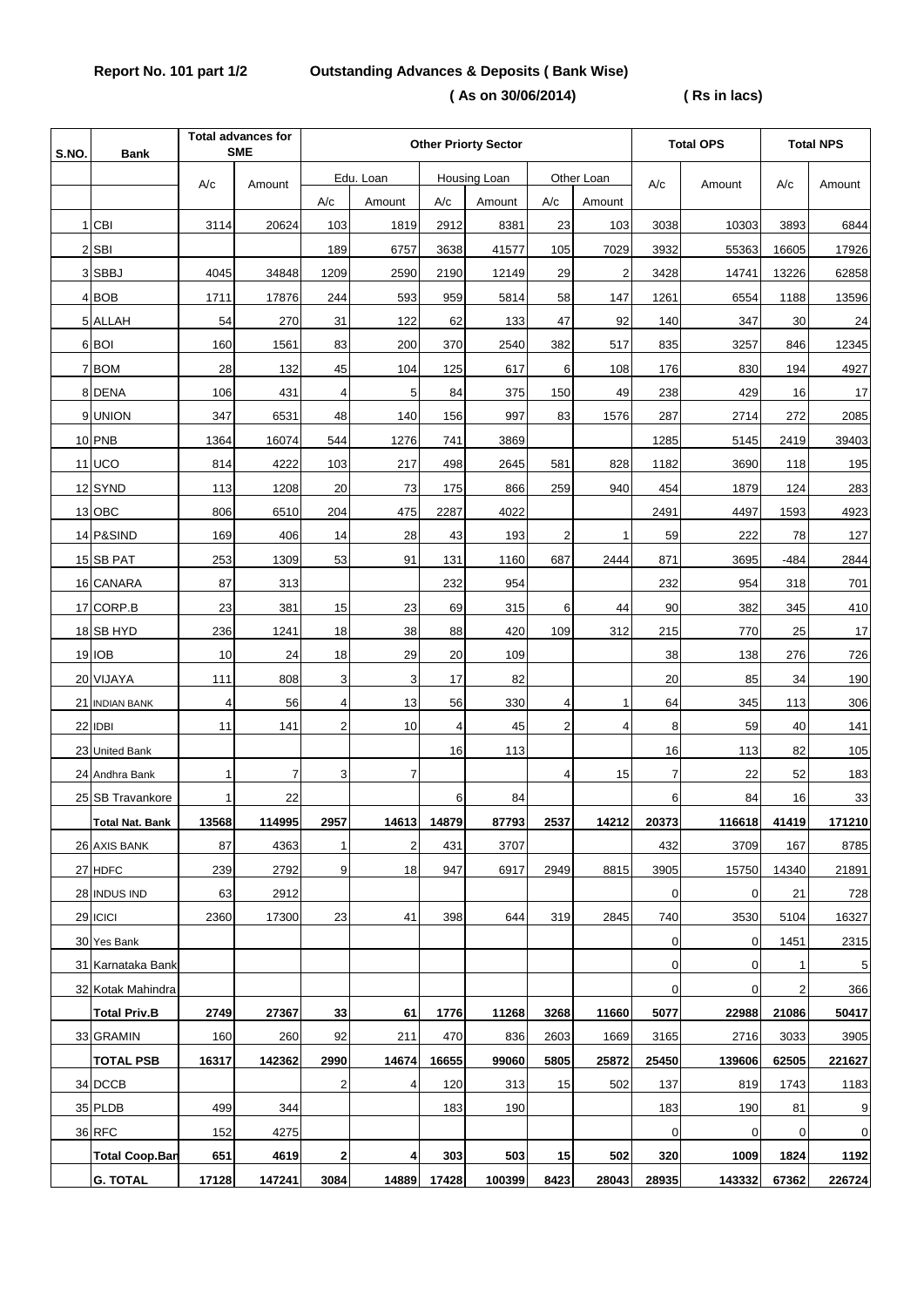## **Report No. 101 part 1/3 Outstanding Advances & Deposits ( Bank Wise) ( As on 30/06/2014)**

|       |                    |       |                       |       |             |                |             |                |          | (Rs in lacs)   |                         | <b>Others Govt.</b> |                  |
|-------|--------------------|-------|-----------------------|-------|-------------|----------------|-------------|----------------|----------|----------------|-------------------------|---------------------|------------------|
|       | <b>Bank</b>        |       | <b>Weakar Section</b> |       | <b>SCST</b> |                | MINORITY-19 |                | WOMEN-18 |                | <b>PMEGP</b>            |                     | Programmes-21    |
| S.NO. |                    | A/c   | Amount                | A/c   | Amount      | A/c            | Amount      | A/c            | Amount   | A/c            | Amount                  | A/c                 | Amount           |
|       | CBI                | 18147 | 10249                 | 7695  | 6274        | 2412           | 3869        | 4781           | 2745     | 175            | 503                     | 1154                | 854              |
|       | 1 SBI              | 2005  | 3524                  | 1417  | 3536        | 522            | 639         | 1757           | 3521     | 30             | 1767                    | 277                 | 475              |
|       | 2 SBBJ             | 30451 | 29145                 | 8967  | 15124       | 4758           | 5479        | 4965           | 8147     | 22             | 25                      | 1510                | 347              |
|       | 3BOB               | 1300  | 3536                  | 421   | 2041        | 273            | 1510        | 641            | 2352     | 50             | 32                      | 126                 | 26               |
|       | 4 ALLAH            | 342   | 1125                  | 293   | 1019        | 43             | 210         | 101            | 210      | 23             | 48                      | 24                  | 16               |
|       | 5 BOI              | 154   | 544                   | 1018  | 2034        | 46             | 45          | 414            | 1387     | $\overline{7}$ | 4                       | 112                 | 92               |
|       | 6 BOM              | 320   | 514                   | 55    | 105         | 157            | 135         | 165            | 98       | $\overline{c}$ | 1                       | 8                   | 4                |
|       | 7 DENA             | 181   | 516                   | 159   | 469         | 37             | 76          | 81             | 195      | $\overline{4}$ | $\overline{\mathbf{c}}$ | 22                  | 5                |
|       | 8 UNION            | 917   | 1621                  | 639   | 1231        | 123            | 588         | 284            | 866      | 5              | 13                      | 90                  | 33               |
|       | 9 PNB              | 3939  | 4259                  | 1061  | 1418        | 503            | 2013        | 1419           | 2759     | 110            | 415                     | 875                 | 520              |
|       | <b>10 UCO</b>      | 814   | 2014                  | 796   | 2245        | 741            | 1354        | 758            | 1184     | 40             | 298                     | 115                 | 35               |
|       | 11 SYND            | 312   | 1420                  | 310   | 515         | 185            | 229         | 135            | 574      | 35             | 15                      | 50                  | 20               |
|       | 12 OBC             | 1241  | 5214                  | 549   | 2310        | 416            | 1820        | 404            | 2419     | 26             | 11                      | 43                  | 98               |
|       | 13 P&SIND          | 102   | 65                    | 44    | 42          | 71             | 256         | 82             | 267      | $\overline{4}$ | 5                       | 37                  | 134              |
|       | 14 SB PAT          | 44    | 93                    | 118   | 505         | 18             | 53          | 108            | 537      | 18             | 75                      | 47                  | 32               |
|       | 15 CANARA          | 143   | 135                   | 38    | 82          | 36             | 116         | 51             | 36       |                |                         | 8                   | 1                |
|       | 16 CORP.B          | 225   | 549                   | 81    | 105         | 125            | 446         | 124            | 285      | 5              | 40                      |                     |                  |
|       | 17 SB HYD          | 26    | 47                    | 11    | 45          | 24             | 55          | 12             | 18       |                |                         | 14                  | $\boldsymbol{2}$ |
|       | <b>18 IOB</b>      | 110   | 38                    | 22    | 8           | 13             | 5           | 16             | 103      | 1              | 10                      | 110                 | 38               |
|       | 19 VIJAYA          | 28    | 9                     | 25    | 35          | 12             | 33          | 18             | 128      |                |                         | 25                  | 9                |
|       | 20 INDIAN BANK     | 12    | 6                     | 3     | 15          | $\overline{c}$ | 9           | 15             | 85       |                |                         | 11                  | 3                |
|       | 21 IDBI            |       |                       |       |             | $\mathbf{1}$   | 8           | $\overline{2}$ | 4        |                |                         |                     |                  |
|       | 22 United Bank     | 30    | 73                    | 6     | 15          | 4              | 14          | 20             | 44       | 1              | $\overline{7}$          | 2                   | $\overline{2}$   |
|       | 23 Andhra Bank     |       |                       | 4     | 75          |                |             |                |          |                |                         |                     |                  |
|       | 24 SB Travankore   |       |                       |       |             |                |             |                |          |                |                         |                     |                  |
|       | 25 Total Nat. Bank | 60843 | 64695                 | 23732 | 39248       | 10522          | 18960.49    | 16353          | 27964.66 | 558            | 3271                    | 4660                | 2746             |
|       | <b>AXIS BANK</b>   | 65    | 495                   | 65    | 495         | 40             | 388         | 45             | 225      |                |                         |                     |                  |
|       | 26 HDFC            | 4304  | 5805                  | 611   | 1344        | 981            | 1347        | 1173           | 2025     |                |                         | 332                 | 1440             |
|       | 27 INDUS IND       |       |                       |       |             | 5              | 14          | 10             | 50       |                |                         |                     |                  |
|       | 28 ICICI           | 1471  | 1304                  | 652   | 795         | 961            | 2414        | 1044           | 2369     | 26             | 13                      | 244                 | 44               |
|       | 29 Yes Bank        |       |                       |       |             |                |             |                |          |                |                         |                     |                  |
|       | 30 Karnataka Bank  |       |                       |       |             |                |             |                |          |                |                         |                     |                  |
|       | 31 Kotak Mahindra  |       |                       |       |             |                |             |                |          |                |                         |                     |                  |
|       | 32 Total Priv. B   | 5840  | 7604                  | 1328  | 2634        | 1987           | 4163        | 2272           | 4669     | 26             | 13                      | 576                 | 1484             |
|       | GRAMIN             | 6369  | 6972                  | 4639  | 5516        | 423            | 513         | 1484           | 787      | 26             | 21                      | 9                   | 8                |
|       | 33 TOTAL PSB       | 66683 | 72299                 | 25060 | 41881       | 12509          | 23123       | 18625          | 32633    | 584            | 3284                    | 5236                | 4230             |
|       | <b>DCCB</b>        | 25167 | 12647                 | 25167 | 12647       | 2510           | 3241        | 508            | 1514     | $\mathbf 0$    | 0                       | 0                   | 0                |
|       | 34 PLDB            | 814   | 515                   | 1425  | 901         | 81             | 52          | 380            | 177      |                |                         |                     |                  |
|       | 35 R F C           |       |                       |       |             |                |             |                |          |                |                         |                     |                  |
|       | 36 Total Coop. Ba  | 25981 | 13162                 | 26592 | 13548       | 2591           | 3293        | 888            | 1691     | $\mathbf{0}$   | 0                       | 0                   | 0                |
|       | <b>G. TOTAL</b>    | 99033 | 92433                 | 56291 | 60946       | 15523          | 26929       | 20997          | 35112    | 610            | 3305                    | 5245                | 4238             |